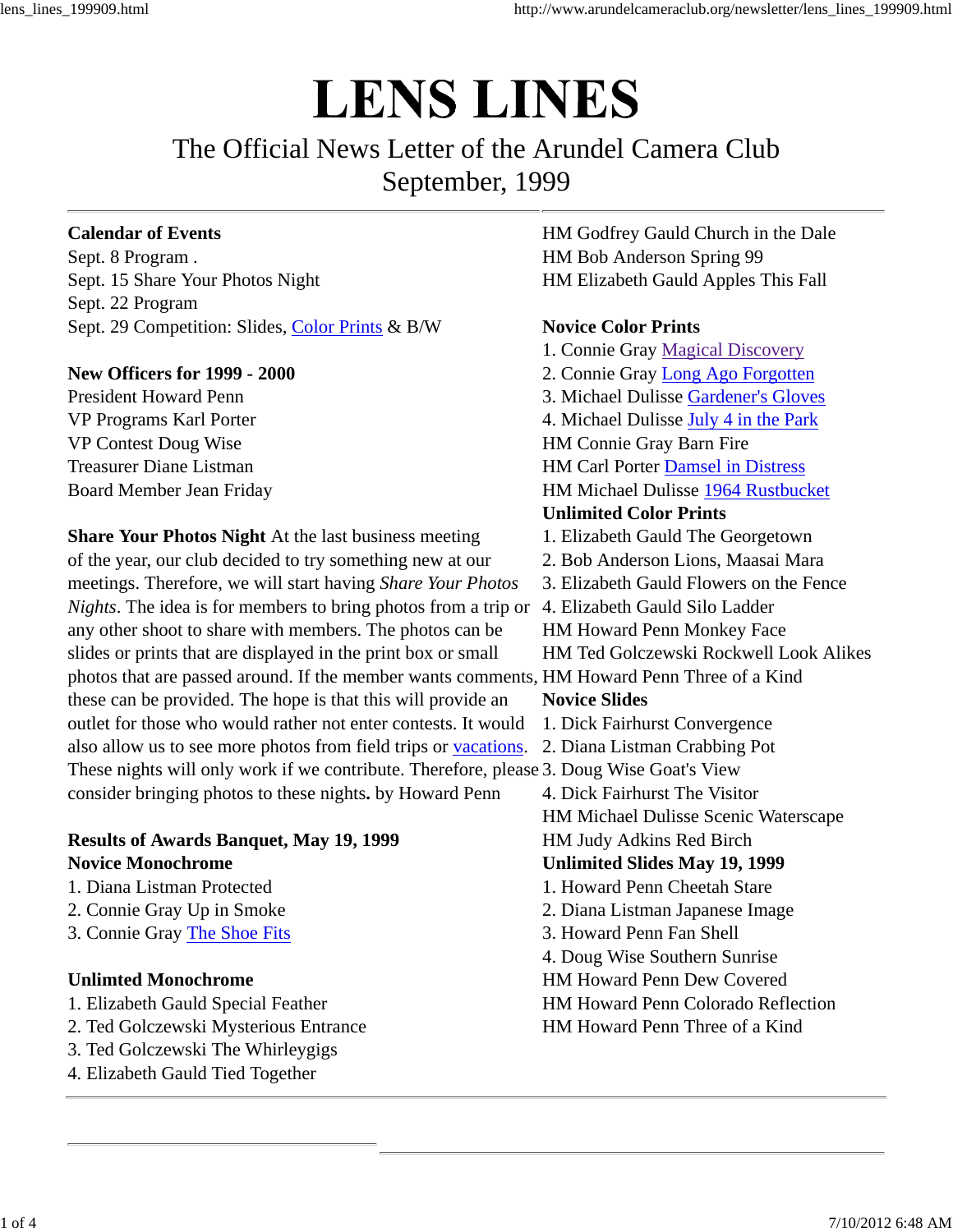## **Field Trip Competition of May 12, 1999 Monochrome**

1. Elizabeth Gauld Village of St. Mary's 2. Elizabeth Gauld Scots Run Falls 3. Elizabeth Gauld Private Sun Place **Color Prints** 1. Howard Penn Oil Rainbow 2. Jean Friday Clashing of Swords 3. Elizabeth Gauld Thing-a-ma-bob 4. Elizabeth Gauld Close Friends HM Frank Maminski White House and Tree HM Howrd Penn Different Worlds **Slides** 1. Howard Penn Heart of the Lotus 2. Howard Penn Twins 3. Howard Penn Coming in for a Landing 4. Godfrey Gauld Plate Full of Goodies HM Elizabeth Gauld Mysterious

HM Howard Penn Come Here Judge - Keith Harvey

**1998 - 1999 Photo of the year** Howard Penn Cheetah Stare

### **Monochrome Points**

Elizabeth Gauld 66 Ted Golczewski 46 Godfrey Gauld 43

#### **Color**

Howard Penn 65 Elizabeth Gauld 45 Mike Dulisse 42

### **Slides**

Howard Penn 70 Diane Listman 49 Doug Wise 34

### **Novice**

Connie Gray 69 Judy Adtkins 58 Mike Dulisse 50 **Results of High School Competition of April 21, 1999 (**Omitted in May 1999

HM Yvette Word Arundel Only a Few Break Free HM David Filo Arundel Medieval Water Gun HM Amy Rogers Arundel Garden of Thoughts HM Heather Hugg Old Mill Untitled HM Stephanie Waggoner Arundel You And Me have 10,000 Wars HM Lindsey Schiesz Arundel Submerged Dreams HM Mia Moffit Broadneck Reflections HM Jessica Eggers Arundel Forgotten Childhood **Color Competition** 1. Mat Pollack Old Mill Eclectic 2. Chrisie Klein Arundel Peaceful Past Time 3. Zack Healy Old Mill Twelve (no title**)** HM Zack Healy Old Mill Untitled

HM Fred Scriba Old Mill Untitled Fish

### **GRAND PRIZE WINNER**

Anna Hoppman Arundel Ghost

**Attention:** You can read all earlier and latest issues of the club's Newsletters by dialing into the club's web page site at: <http://start.at/acc>

**The Eastman Kodak Co.** has canceled its annual Kodak International Snapshot Awards (KINSA) photo contest. The contest started in 1935 and was the largest photo contest in the world. Two years ago Christina Lynn Hobaugh, won the grand prize in the contest. At that time she was a student at Broadneck High School and an active member of the Arundel Camera. She is the youngest person ever to win the grand prize. The Capital will continue with its own photo contest and will award prizes in nine categories: abstracts, action, famous sites in Annapolis and Anne Arundel County, humor, kids, nature, neighborhood, old days and pets. The first place prize in each category is \$50.00. All photos must be received by the Capital by Sept. 13. By Howard Penn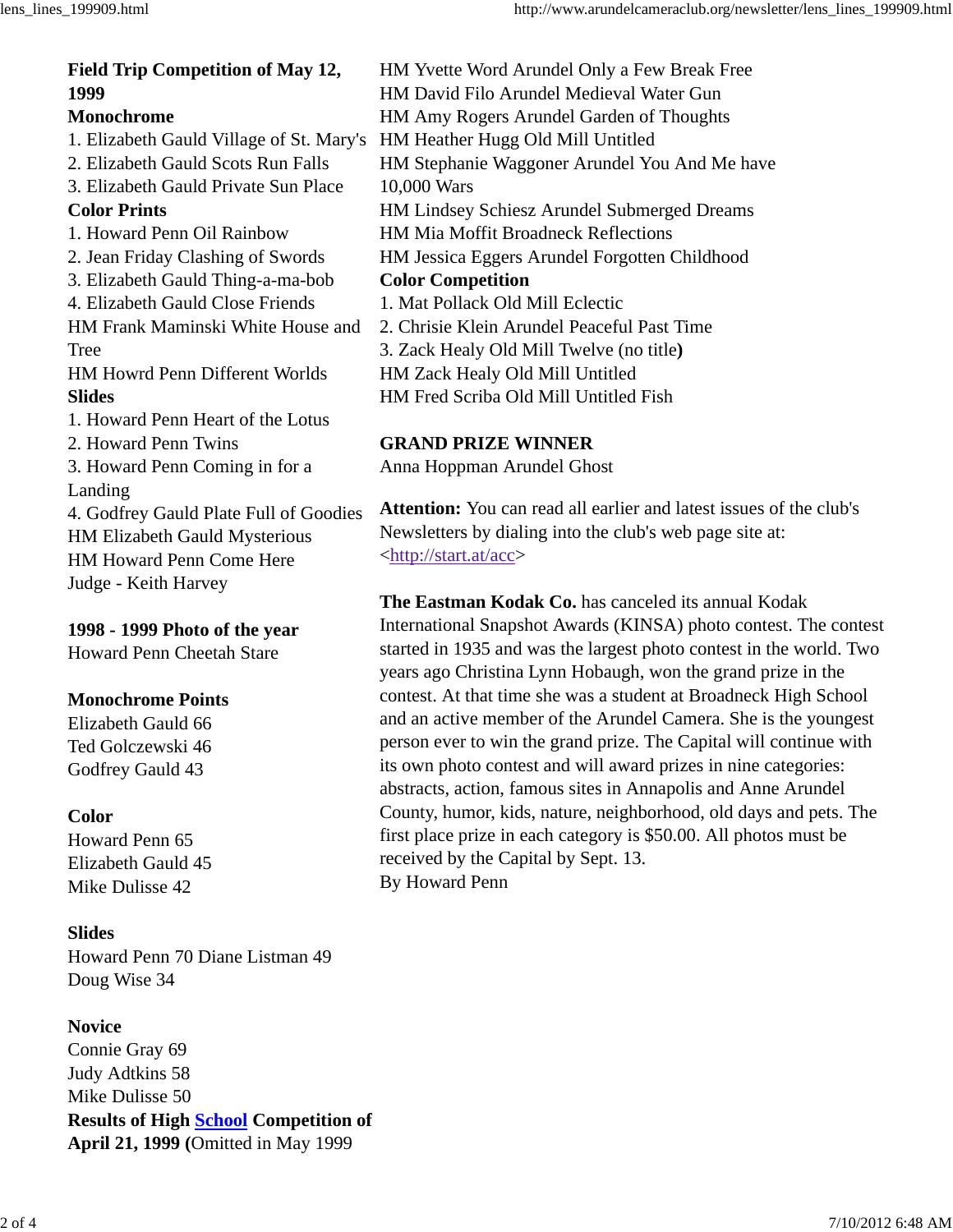Newsletter)**. Black and White Competition** Student School Title 1. Anna Hoppman Arundel Ghost 2. Jessica Sankey Arundel Just the The Two of Us 3. Michelle DeCesareArundel Keebler's Factory

**Field Trip June 1999.** Howard Penn, Beth Penn, Karl Porter, Myra Stephens, Jean Friday and Ted Golczewski traveled to the Baltimore Aquarium for some low-light Photography.

**Butterfly and Flower Field Trip of August 21, 1999.** Howard Penn, Beth Penn, Mike Dulisse**,** Richard Fairhurst, Elizabeth Gauld, Godfrey Gauld and Frank Maminski traveled to Brookside Gardens on a cool cloudy day and to enjoy photographing butterflies and flowers. Many species of butterflies were flying from flower to flower and many photos were made of them. Some of the butterflies seen were: Fritillary, Painted Lady, White Peacock, Spicebush Swallowtail caterpillar, Queen, Monarch, Monarch caterpillars Malachite, Viceroy, Pipevine Swallowtail.

by Elizabeth Gauld and Frank Maminski

#### **For Sale**

Canon T-90 auto/Manual Body,excel cond........ \$300 Canon Zoom lens 35/105 Macro f3.5................. 200 Vivatar Ser.1 Canon Mt 79/210 macro zoomf3.5 100 Vivatar 55mm Macro f 2.8 Canon Mount............ 50 Canon Speedlite 300 TL for Canon T-90..............100 \*\*\*Contact Ted Golczewski @ (410) - 789 - 3422

#### **Themes for 1999 - 2000**

Slides - Young and Old Together Prints - Low Light Photography B/W - Near/Far Subjects

**The Arundel Camera Club** meets every Wednesday evening that school is in session. We meet at 7:30 and usually end around 9:00 P.M. at Severna High School, 60 Robinson Road, Severna Park in room G144. Meetings are open to the public, but only dues paying members may enter competitions. Annual dues are \$15.00 per adult, \$7.50 per full-time student. If a second family member joins the club, the second member's dues are discounted 50% - \$7.50.

For further information, feel free to call any of the club's officers:

President Howard Penn (410)-544-1742 VP Programs Karl Porter (410)-987-4196 VP Contest Doug Wise (410)-573-0187 Treasurer Diane Listman (410)-647-0937 Newsletter Frank Maminski (410)-766-3698